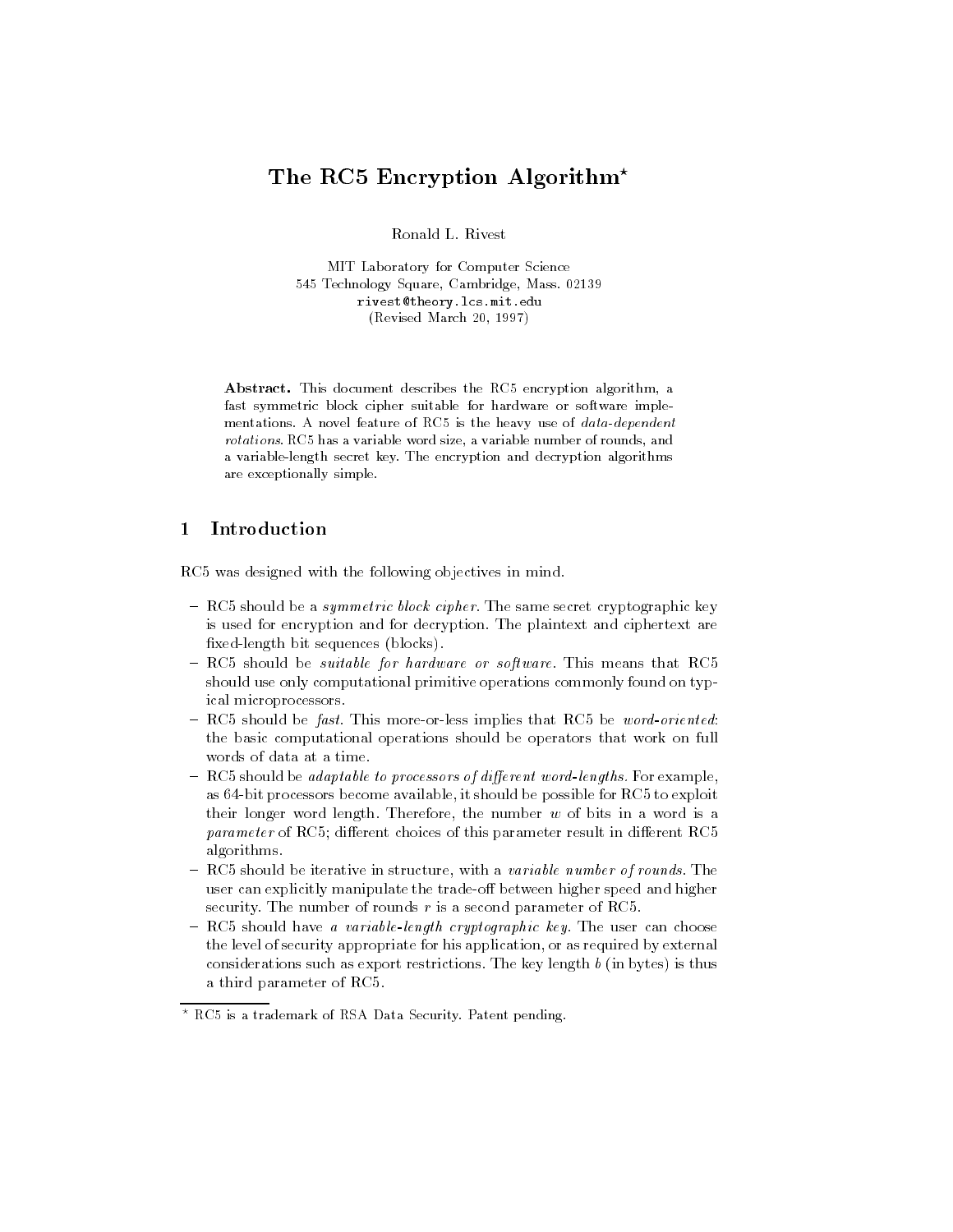- RC-2 should be studyed it should be easy to implement intereducing the second  $\mathcal{L}$ a simpler structure is perhaps more interesting to analyze and evaluate, so that the cryptographic strength of RC- can be more rapidly determined
- $-$  nCJ should have a low memory requirement, so that it may be easily implemented on smart cards or other devices with restricted memory
- $-$  (rast but not least) nO9 should provide *high security* when suitable parameter values are chosen

In addition during the development of RC- we began to focus our atten tion on a intriguing new cryptographic primitive: *data-dependent rotations*, in which one word of intermediate results is cyclically rotated by an amount determined by the low-order bits of another intermediate result. We thus developed an additional goal

 $R_{\rm CO}$  should highlight the use of uutu-uependent rotations, and encourage the assessment of the cryptographic strength data-dependent rotations can provide

The RC- encryption algorithm presented here hopefully meets all of the above goals. Our use of "hopefully" refers of course to the fact that this is still a new proposal and the cryptographic strength of RC- is still being determined

#### $\overline{2}$ A Parameterized Family of Encryption Algorithms

In this section we discuss in somewhat greater detail the parameters of RC and the tradeoffs involved in choosing various parameters.

As noted above RC- is wordoriented all of the basic computational oper ations as it was well words as inputs and outputs requests as in a blockcipher with  $\alpha$ two-word input (plaintext) block size and a two-word (ciphertext) output block size the nominal choice for which results for which ready near a set plainter which  $\alpha$ ciphertext and contact any whole sizes  $\alpha$  is although for simplicity  $\alpha$  , and  $\alpha$ it is proposed hitler that only the values role of the allowable with the state of  $\mathcal{L}$ 

The number r of rounds is the second parameter of RC- Choosing a larger number of rounds presumably provides an increased level of security We note here that RC- uses an expanded key table S that is derived from the users supplied secret key. The size t of table  $S$  also depends on the number  $r$  of rounds: S has  $t = 2(r + 1)$  words. Choosing a larger number of rounds therefore also implies a need for somewhat more memory

There are the algorithms depending on the choice  $R$  -choice  $R$ of parameters  $w$  and  $r$ . We summarize these parameters below:

- $\omega$  This is the word size, in bits, each word contains  $\alpha = \left(\frac{w}{\omega}\right)$  o-bit bytes. The nominal value of w is bits allowable values of which is allowed the values of  $\alpha$ RC- encrypts twoword blocks plaintext and ciphertext blocks are each  $2w$  bits long.
- $r$  This is the number of rounds. Also, the expanded key table  $S$  contains to a region of r are  $\mathcal{C}$  regions and  $\mathcal{C}$  are  $\mathcal{C}$  are  $\mathcal{C}$  are  $\mathcal{C}$  are  $\mathcal{C}$  are  $\mathcal{C}$  and  $\mathcal{C}$  are  $\mathcal{C}$  are  $\mathcal{C}$  and  $\mathcal{C}$  are  $\mathcal{C}$  are  $\mathcal{C}$  and  $\mathcal{C}$  are  $\mathcal{C}$  a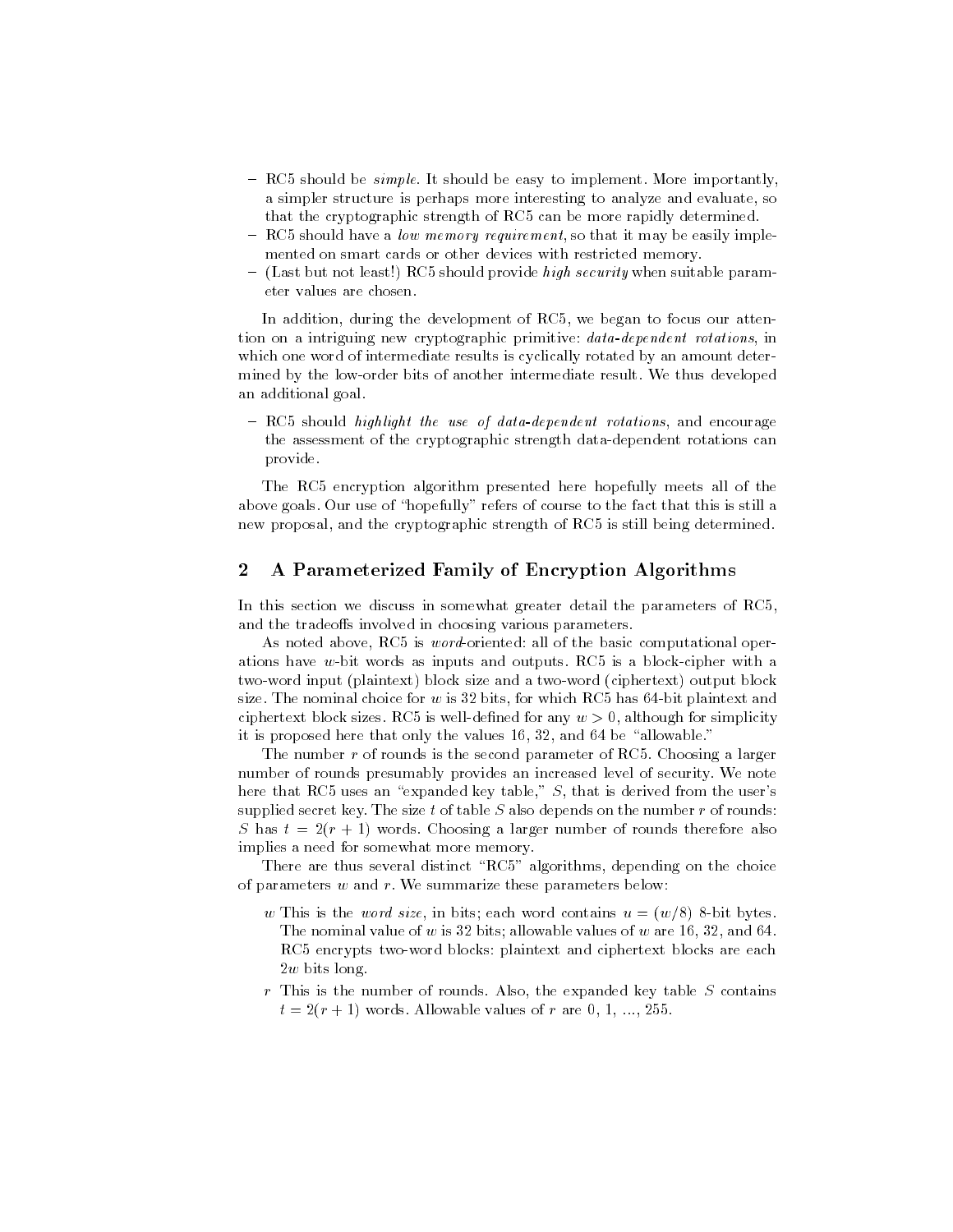In addition to w and r RC- has a variablelength secret cryptographic key specified by parameters  $b$  and  $K$ :

b The number of bytes in the secret key  $K$ . Allowable values of  $b$  are  $0, 1$ , --

K The b-byte secret key:  $K[0], K[1], ..., K[b-1]$ .

For notational convenience, we designate a particular (parameterized) RC5  $\alpha$  . The form as  $\alpha$  and  $\alpha$  is the context of  $\alpha$  and  $\alpha$  is  $\alpha$  . The context of  $\alpha$  rounds in  $\alpha$ a 10-byte (80-bit) secret key variable, and an expanded key table of  $2(16+1) = 34$ words Parameters may be dropped from last to rest to talk about RC- with the rest to rest to talk about RC- with the rest to rest to rest to rest to rest to rest to talk about RC- with the rest to talk about RC- with the r dropped parameters unspecified. For example, one may ask: How many rounds

We propose RC- as providing a nominal choice of parameters That is, the nominal values of the parameters provide for  $w = 32$  bit words, 12 rounds, and 16 bytes of key. Further analysis is needed to analyze the security of  $\mathbf{r}$  and  $\mathbf{r}$  and  $\mathbf{r}$  and  $\mathbf{r}$ 

We suggest that in an implementation, all of the parameters given above may be packaged together to form an  $RC5$  control block, containing the following fields:

v byte version number - here version number - here version number - here version number - here version number -

 $w<sub>1</sub>$  byte.

 $r-1$  byte.

 $b \quad 1 \text{ byte.}$ 

 $K b$  bytes.

 $\mathbf A$  control block is thus represented using bytes For example the control by the control between  $\mathbf A$ block

### - - -C -A - D - F BB - in hexadecimal

species an RC- algorithm version with bit words rounds and a  $\mathcal{L}$  -contracts would then are the schemes would then are the schemes would then are the schemes would then are the schemes would then are the schemes would then are the schemes would then are the schemes would then a typically manage and transmit entire RC- control blocks containing all of the relevant parameters in addition to the usual secret cryptographic key variable

#### $2.1$ Discussion of Parameterization

In this section we discuss the extensive parameterization that RC- provides

we should rest that it is not it is not intended that  $\sim$  . The secure for all possible to parameter values. For example,  $r = 0$  provides essentially no encryption, and  $r = 1$  is easily broken. And choosing  $b = 0$  clearly gives no security.

On the other hand, choosing the maximum allowable parameter values would be overkill for most applications

We allow a range of parameter values so that users may select an encryption algorithm whose security and speed are optimized for their application while providing an evolutionary path for adjusting their parameters as necessary in the future.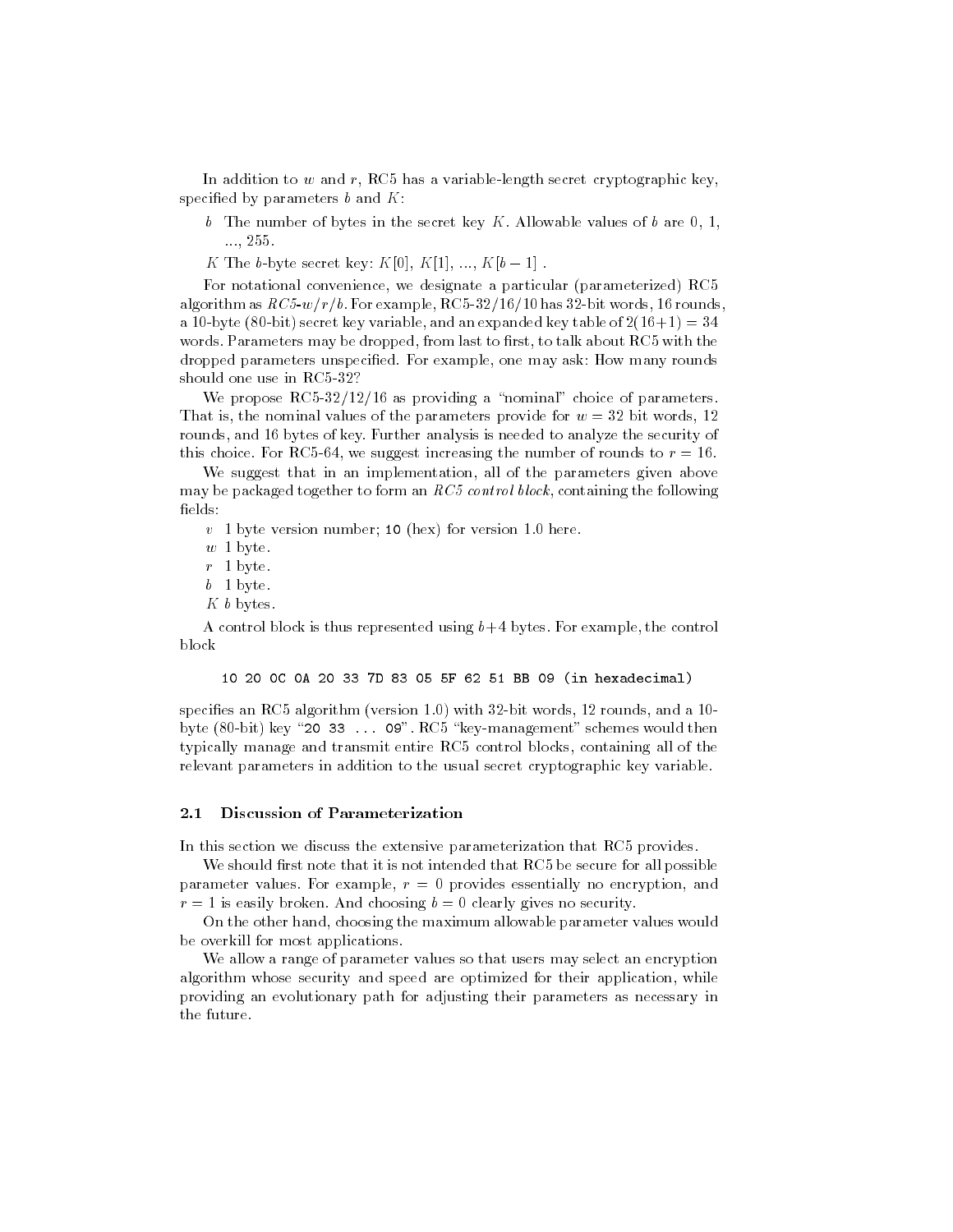As an example, consider the problem of replacing DES with an "equivalent" rc- algorithm One might reasonable choose RC- as such a replacement reasonable reasonable reasonable replacement of ment the input, and it is long in the set of the internal just as in DeS Theory in DeS Theory in DeS Theory in number of rounds is also the same process when the same of the more complete the same  $\alpha$ DES rounds since all data registers, rather than just half of them, are updated in one alust finance and round and round and respect to the secret of the secret and respect to the secret of the keys

Unlike DES, which has no parameterization and hence no flexibility,  $RC5$ permits upgrades as necessary For example one can upgrade the above choice for a Des replacement to an bit key by moving to an as technology by moving to RCimproves and as the true strength of RC- algorithms becomes better understood through analysis, the most appropriate parameter values can be chosen.

The choice of  $r$  affects both encryption speed and security. For some applications, high speed may be the most critical requirement—one wishes for the best security obtainable within a given encryption time requirement Choosing a small value of r (say  $r = 6$ ) may provide some security, albeit modest, within the given speed constraint

In other applications, such as key management, security is the primary concern, and speed is relatively unimportant. Choosing  $r = 32$  rounds might be appropriate for such applications Since RC- is a new design further study is required to determine the security provided by various values of r RC- users may wish to adjust the values of  $r$  they use based on the results of such studies.

Similarly, the word size  $w$  also affects speed and security. For example, choosing a value of  $w$  larger than the register size of the CPU can degrade encryption speed. The word size  $w = 16$  is primarily for researchers who wish to examine the security properties of a natural scaled draws as  $\sim$  of the down processors of <u>r a and common one can move to RC-</u> as an alternative content of RCC- at a l many also be convenient to specify who we use the Algery we avour when the short as the basis for a hash function, in order to have  $128$ -bit (or larger) input/output blocks.

It may be considered unusual and risky to specify an encryption algorithm that permits insecure parameter choices We have two responses to this criticism

- 1. A fixed set of parameters may be at least as dangerous, since the parameters can not be increased when necessary Consider the problem DES has now its key size is too short, and there is no easy way to increase it.
- 2. It is expected that implementors will provide implementations that ensure that suitably large parameters are chosen While unsafe choices might be usable in principle, they would be forbidden in practice.

It is not expected that a typical RC- implementation will work with any RC- control block Rather it may only work for certain xed parameter values or parameters in a certain range. The parameters  $w, r$ , and  $b$  in a received or transmitted regionalist stock are then merely used for type encember values other than those supported by the implementation will be disallowed. The flexibility of RCS-is the system design state system at the stage when the second propriate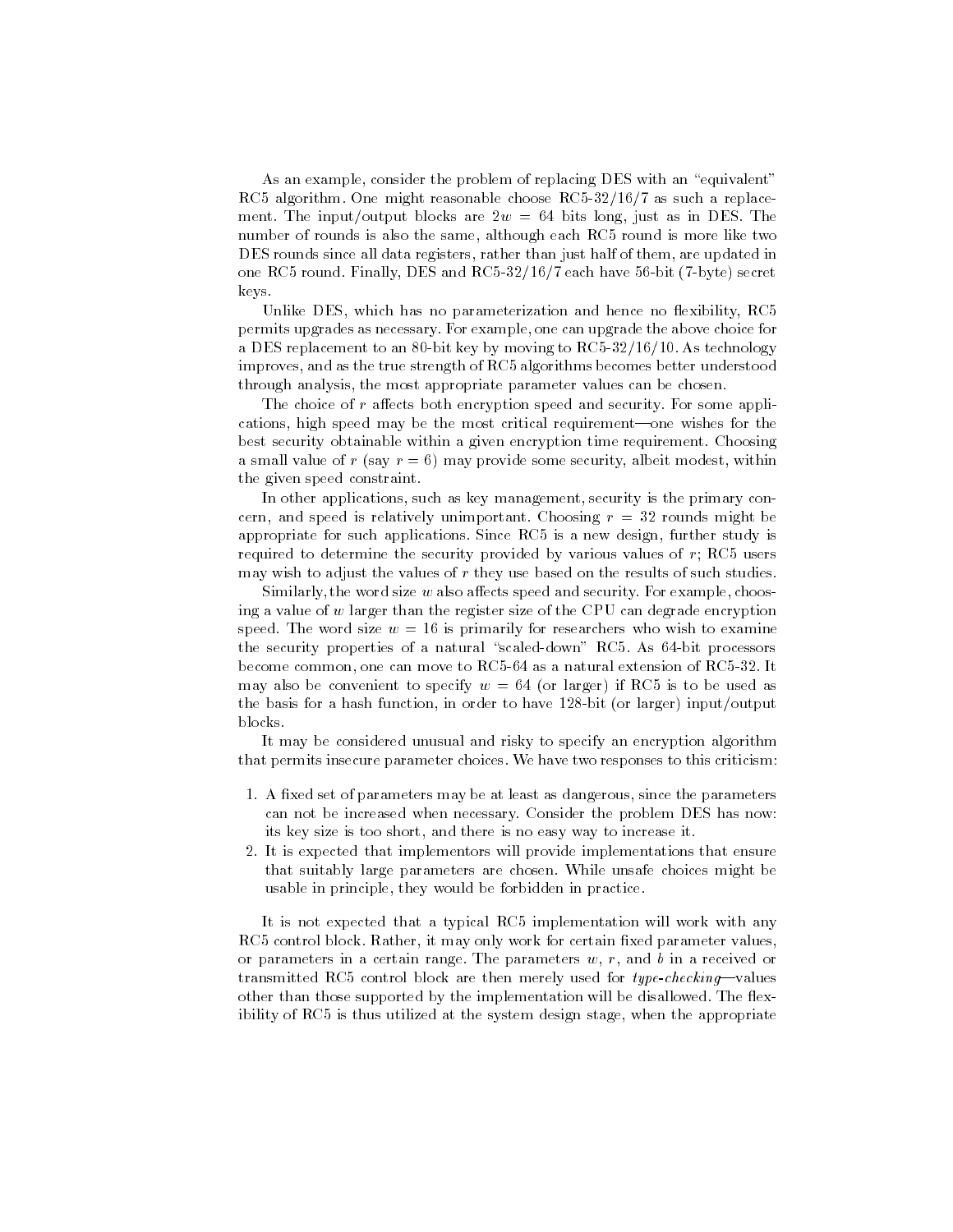parameters are chosen, rather than at run time, when unsuitable parameters might be chosen by an unwary user

Finally we note that RC- might be used in some applications that do not re quire cryptographic security For example one might consider using RC- (with no secret key) applied to inputs  $0, 1, 2, \ldots$  to generate a sequence of pseudorandom numbers to be used in a randomized computation

### 3 Notation and RC5 Primitive Operations

We use  $\lg(x)$  to denote the base-two logarithm of x.

RC- uses only the following three primitive operations and their inverses

- 1. Two's complement addition of words, denoted by "+". This is modulo- $2^w$ addition. The inverse operation, subtraction, is denoted " $-$ ".
- Bitwise exclusiveOR of words denoted by -
- 3. A left-rotation (or "left-spin") of words: the cyclic rotation of word x left by y bits is denoted  $x \ll y$ . Here y is interpreted modulo w, so that when w is a power of two, only the  $lg(w)$  low-order bits of y are used to determine the rotation amount. The inverse operation, right-rotation, is denoted  $x \gg y$ .

These operations are directly and efficiently supported by most processors.

A distinguishing feature of RC- is that the rotations are rotations by vari able" (plaintext-dependent) amounts. We note that on modern microprocessors, a variable-rotation  $x \ll y$  takes constant time the time is independent of the rotation amount  $y$ . We also note that rotations are the only non-linear operator in RC- there are no nonlinear substitution tables or other nonlinear opera tors The strength of RC- depends heavily on the cryptographic properties of data-dependent rotations.

#### $\overline{\mathbf{4}}$ The RC5 Algorithm

In this section we describe the RC- algorithm which consists of three compo nents: a key expansion algorithm, an encryption algorithm, and a decryption algorithm. We present the encryption and decryption algorithms first.

recall that the plaintering input to RC-C consisting to the Words which we want to the Words which we have the denote A and  $D$ , iterall also that RCJ uses an expanded key table,  $D[0...t = 1]$ , consisting of  $t = 2(r + 1)$  w-bit words. The key-expansion algorithm initializes S from the user's given secret key parameter  $K$ . (We note that the S table in rc-uses the encryption is not as in the such as is used by DeS RC-such as included by DeS RC-such as interior in  $S$  sequentially, one at a time.)

We assume standard *little-endian* conventions for packing bytes into input/output blocks: the first byte occupies the low-order bit positions of register  $A$ , and so on, so that the fourth byte occupies the high-order bit positions in  $A$ , the fifth byte occupies the low-order bit positions in  $B$ , and the eighth (last) byte occupies the high-order bit positions in  $B$ .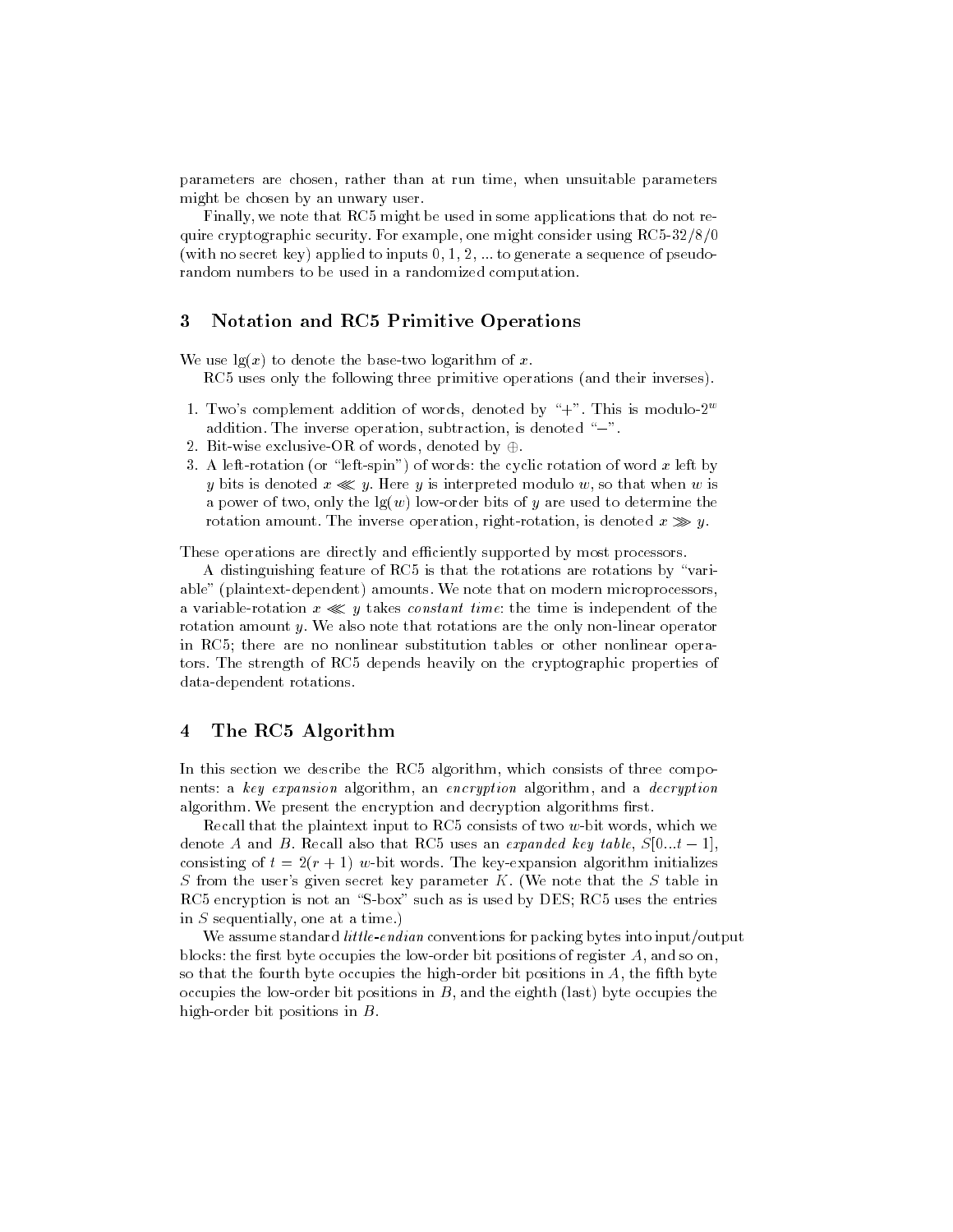### Encryption

We assume that the input block is given in two w-bit registers  $A$  and  $B$ . We also assume that key-expansion has already been performed, so that the array  $S[0...t-1]$  has been computed. Here is the encryption algorithm in pseudo-code:

 $A = A + S[0];$  $B = B + S[1];$ for  $i = 1$  to r do  $\cdots$   $\cdots$   $\cdots$   $\cdots$   $\cdots$   $\cdots$   $\cdots$   $\cdots$  $\mathcal{B} = \{ \mathbf{A} \mathbf{B} \mathbf{B} \mathbf{B} \mathbf{B} \mathbf{B} \mathbf{B} \mathbf{B} \mathbf{B} \mathbf{B} \mathbf{B} \mathbf{B} \mathbf{B} \mathbf{B} \mathbf{B} \mathbf{B} \mathbf{B} \mathbf{B} \mathbf{B} \mathbf{B} \mathbf{B} \mathbf{B} \mathbf{B} \mathbf{B} \mathbf{B} \mathbf{B} \mathbf{B} \mathbf{B} \mathbf{B} \mathbf{B} \mathbf{B} \mathbf{B} \mathbf{B} \mathbf{B} \mathbf{B} \$ 

The output is in the registers  $A$  and  $B$ .

we note that the exceptional simplicity of this - index simplicities.

 $\mathcal{L}_{\mathcal{A}}$  and  $\mathcal{L}_{\mathcal{A}}$  are assumed updates by  $\mathcal{L}_{\mathcal{A}}$  and  $\mathcal{L}_{\mathcal{A}}$  and  $\mathcal{L}_{\mathcal{A}}$  whereas are  $\mathcal{L}_{\mathcal{A}}$ a round in Des updates only half of its registers and one of the round (red). of the assignment statements updating  $A$  or  $B$  in the body of the loop above) is thus perhaps more analogous to a DES round

#### 4.2 Decryption

The decryption routine is easily derived from the encryption routine

for  $i = r$  downto 1 do B B S i A - A A A S i B - B  $B = B - S[1]$ ;  $A = A - S[0];$ 

### 4.3 Key Expansion

The key-expansion routine expands the user's secret key  $K$  to fill the expanded key array S, so that S resembles an array of  $t = 2(r + 1)$  random binary words determined by  $K$ . The key expansion algorithm uses two "magic constants," and consists of three simple algorithmic parts

Definition of the Magic Constants The key-expansion algorithm uses two word-sized binary constants  $P_w$  and  $Q_w$ . They are defined for arbitrary w as follows

$$
P_w = \text{Odd}((e-2)2^w) \tag{1}
$$

$$
Q_w = \text{Odd}((\phi - 1)2^w) \tag{2}
$$

where

e - base of natural logarithms r en geboorte reed in 1945 eeu eeu eeu eeu j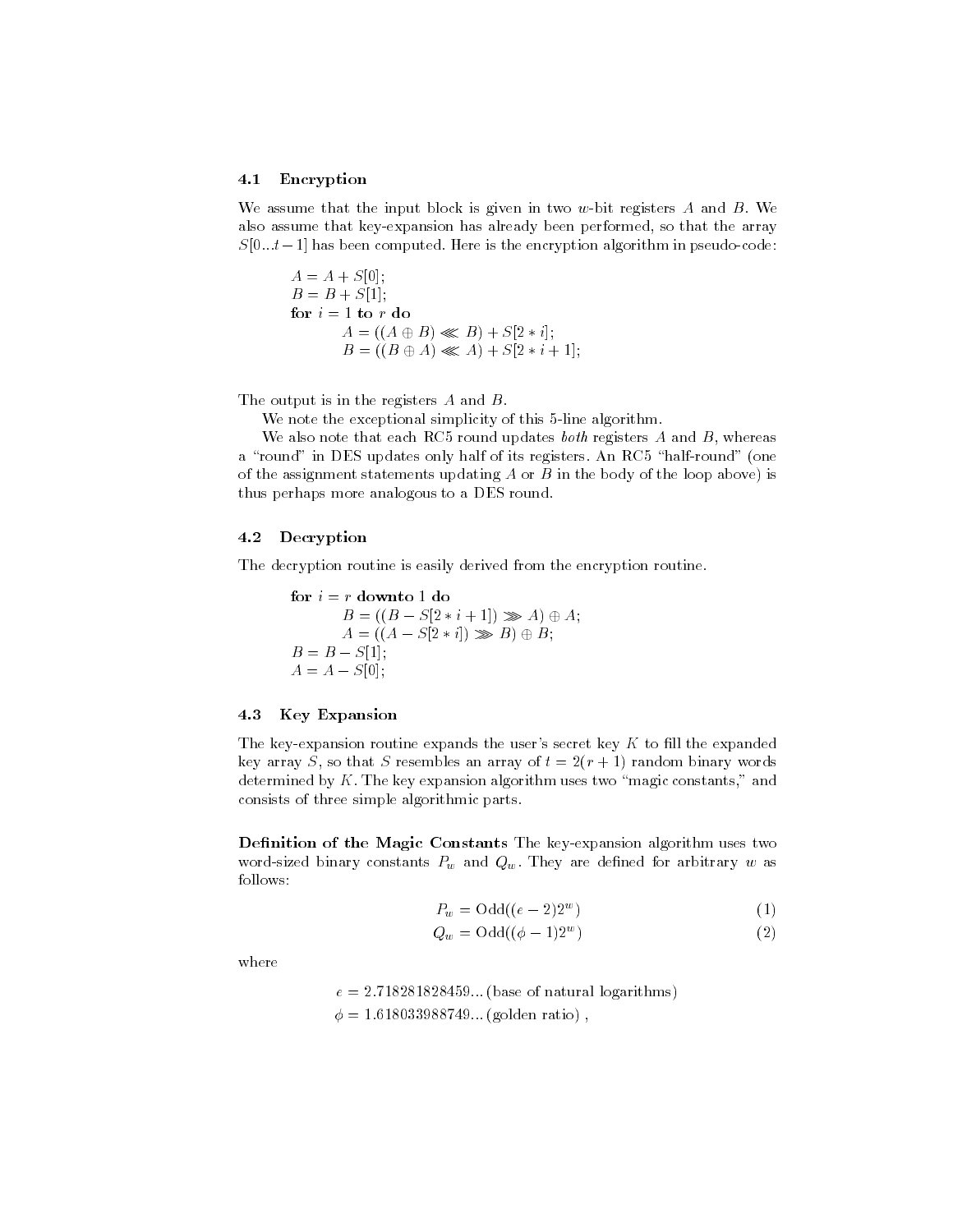and where  $\text{Odd}(x)$  is the odd integer nearest to x (rounded up if x is an even integer although this wont happen here  $\mathcal{L}$  and  $\mathcal{L}$  and  $\mathcal{L}$  and  $\mathcal{L}$  and  $\mathcal{L}$  and  $\mathcal{L}$  and  $\mathcal{L}$  and  $\mathcal{L}$  and  $\mathcal{L}$  and  $\mathcal{L}$  and  $\mathcal{L}$  and  $\mathcal{L}$  and  $\mathcal{L}$  and  $\mathcal{L}$  and  $\$ are given below in binary and in hexadecimal

```
P16 = 1011011111100001 = b7e1Q16 = 1001111000110111 = 9e37\mathcal{L} = \{ \mathcal{L}^{\mathcal{L}} \} , where \mathcal{L}^{\mathcal{L}} and \mathcal{L}^{\mathcal{L}} and \mathcal{L}^{\mathcal{L}} and \mathcal{L}^{\mathcal{L}} and \mathcal{L}^{\mathcal{L}} and \mathcal{L}^{\mathcal{L}}= b7e151628aed2a6bQ  
    = 9e3779b97f4a7c15
```
Converting the Secret Key from Bytes to Words. The first algorithmic step of key expansion is to copy the secret key  $K[0...b-1]$  into an array  $L[0...c-1]$ of c and  $\alpha$  is the number of the number of bytesthese  $\alpha$  and  $\alpha$  is the number of bytes words operation. is done in a natural manner, using u consecutive key bytes of  $K$  to fill up each successive word in  $L$ , low-order byte to high-order byte. Any unfilled byte positions of L are zeroed. In the case that  $b = c = 0$  we reset c to 1 and set  $L[0]$  to zero.

On "little-endian" machines such as an Intel '486, the above task can be accomplished merely by zeroing the array  $L$ , and then copying the string  $K$ directly into the memory positions representing  $L$ . The following pseudo-code achieves the same effect, assuming that all bytes are "unsigned" and that array  $L$  is initially zeroed everywhere.

c **decisions - and - and - and - and - and - and - and - and - and - and - and - and - and - and - and - and** for  $i = b - 1$  downto 0 do uli v III <sup>u</sup> i izati u III

Initializing the Array  $S$ . The second algorithmic step of key expansion is to initialize array  $S$  to a particular fixed (key-independent) pseudo-random bit pattern, using an arithmetic progression modulo 2° determined by the -magic ---constants"  $P_w$  and  $Q_w$ . Since  $Q_w$  is odd, the arithmetic progression has period  $\mathbf{z}$  with  $\mathbf{z}$ 

 $S[0] = P_w;$ for  $i = 1$  to  $t - 1$  do  $S[i] = S[i - 1] + Q_w;$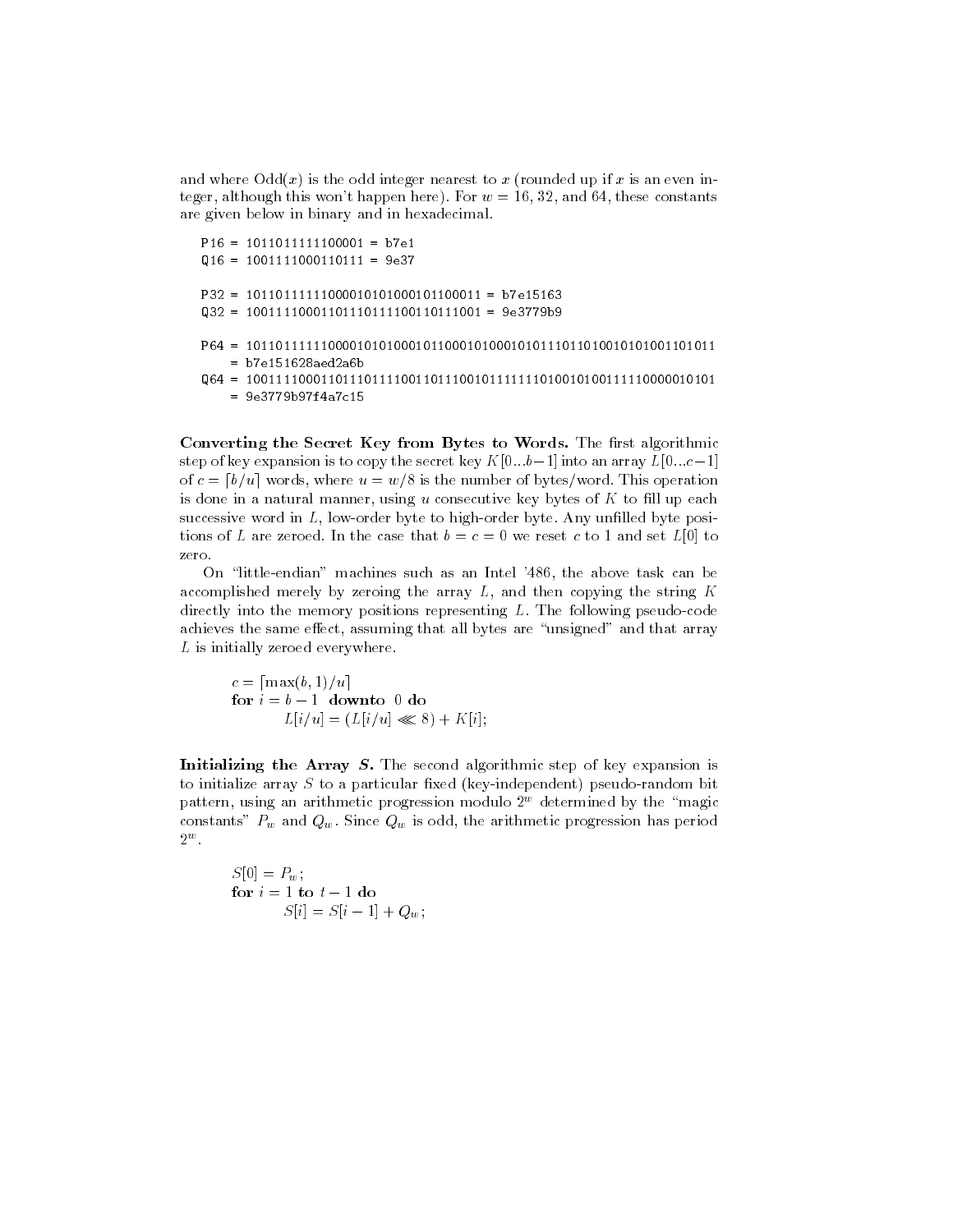Mixing in the Secret Key. The third algorithmic step of key expansion is to mix in the user's secret key in three passes over the arrays  $S$  and  $L$ . More precisely, due to the potentially different sizes of  $S$  and  $L$ , the larger array will be processed three times, and the other may be handled more times.

```
i = j = 0;A = B = 0;do 3 * max(t, c) times:
       A = S[i] = (S[i] + A + B) \ll 3;B = L[j] = (L[j] + A + B) \ll (A + B);i = (i + 1) \mod(t);j = (j + 1) \mod c;
```
The key-expansion function has a certain amount of "one-wayness": it is not so easy to determine  $K$  from  $S$ .

### Discussion

A distinguishing reature of RCJ is its heavy use of *untu-uependent rotations* the amount of rotation performed is dependent on the input data, and is not predetermined

The encryption/decryption routines are very simple. While other operations (such as substitution operations) could have been included in the basic round operations, our objective is to focus on the data-dependent rotations as a source of cryptographic strength

Some of the expanded key table  $S$  is initially added to the plaintext, and each round ends by adding expanded key from  $S$  to the intermediate values just computed. This assures that each round acts in a potentially different manner, in terms of the rotation amounts used

The xor operations back and forth between A and B provide some avalanche properties, causing a single-bit change in an input block to cause multiple-bit changes in following rounds

#### 6 Implementation

The encryption algorithm is very compact, and can be coded efficiently in assembly language on most processors. The table  $S$  is both quite small and accessed sequentially, minimizing issues of cache size.

A reference implementation of RC- together with some sample input/output pairs, is provided in the Appendix.

This (non-optimized) reference implementation encrypts 100K bytes/second on a -Mhz laptop bit Borland C compiler and M bytessecond on a spart - (got computed) where speeds can certainly be improved in assembly bly language the rotation operator is directly accessible an assemblylanguage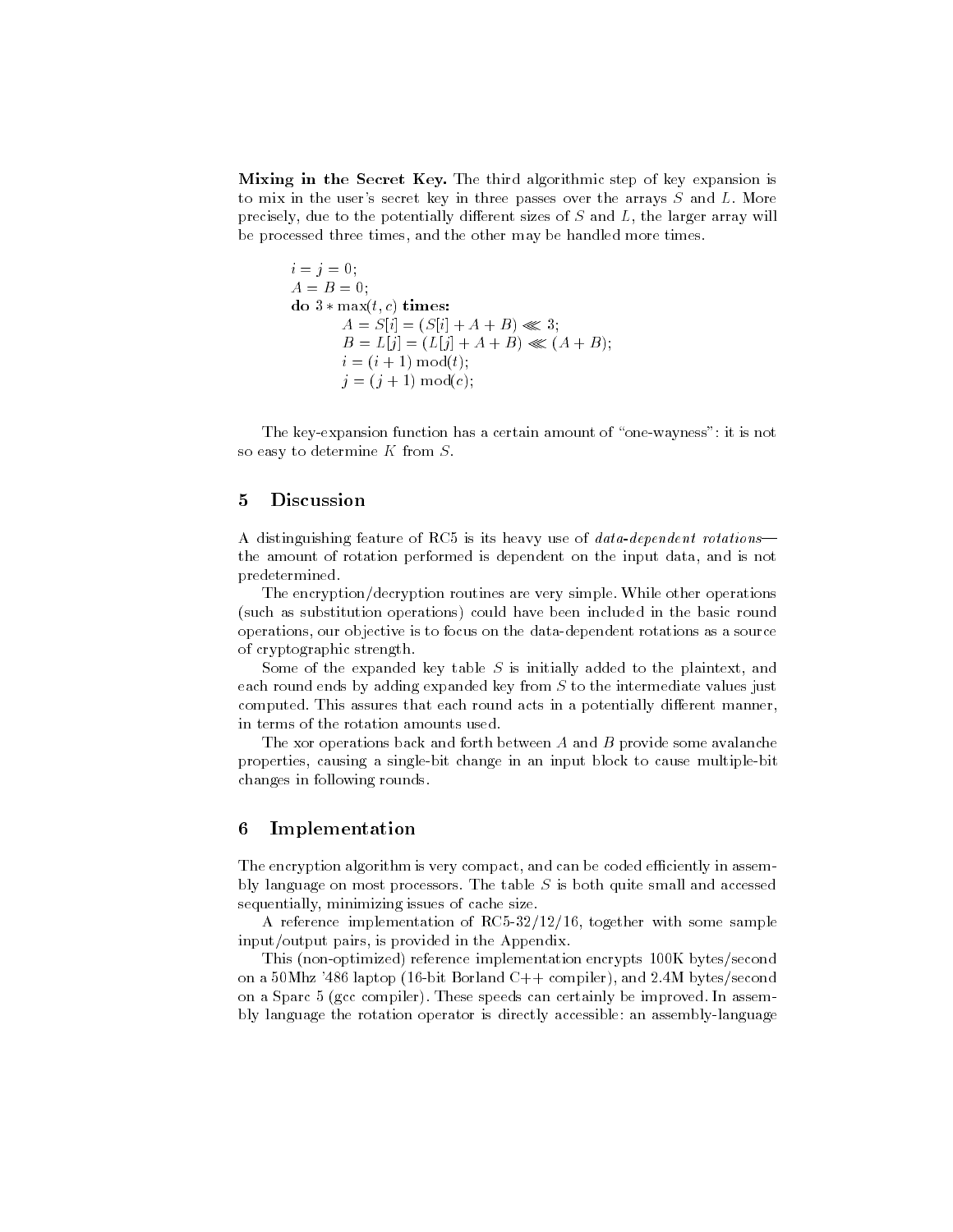routine for the can perform each halfround with just four instructions An initial assemblylanguage implementation runs at M bytessec on a -MHz SLC A Pentium should be able to encrypt at several megabytessecond

#### $\overline{7}$ Analysis

This section contains some preliminary results on the strength of RC- Much more work remains to be done Here we report the results of two experiments studying how changing the number of rounds aects properties of RC-

The first test involved examining the uniformity of correlation between input and output bits. We found that four rounds sufficed to get very uniform correlations between individual input and output bits in RC-

The second test checked to see if the data-dependent rotation amounts depended on every plaintext bit, in 100 million trials with random plaintext and keys. That is, we checked whether flipping a plaintext bit caused some intermediate rotation to be a rotation by a different amount. We found that eight rounds in RC- were sucient to cause each message bit to aect some rotation amount

The number of rounds chosen in practice should always be at least as great (if not substantially greater) than these simple tests would suggest. As noted above we suggest rounds as a nominal choice for RC- and rounds

RC-s datadependent rotations may help frustrate dierential cryptanalysis (Biham/Shamir  $[1]$ ) and linear cryptanalysis (Matsui  $[3]$ ), since bits are rotated to "random" positions in each round.

there is no obvious way in which an RC-C in which are well to can be weak of  $\mathbb{R}^n$ being too short

I invite the reader to help determine the strength of RC-

### Acknowledgements

I'd like to thank Burt Kaliski, Yiqun Lisa Yin, Paul Kocher, and everyone else at RSA Laboratories for their comments and constructive criticisms, and Mikael Pettersson for pointing out an error in an earlier version of this paper (zerolength keys were handled incorrectly). I thank Ray Sydney for pointing out that in the earlier version of this paper, the test examples were incorrectly printed out in byte-reversed order. I'd also like to thank Karl A. Siil for bringing to my attention a cipher due to W. E. Madryga  $[2]$  that also uses data-dependent rotations, albeit in a rather different manner.

### References

 E Biham and A Shamir A Di-erential Cryptanalysis of the Data Encryption Stan dard. Springer-Verlag, 1993.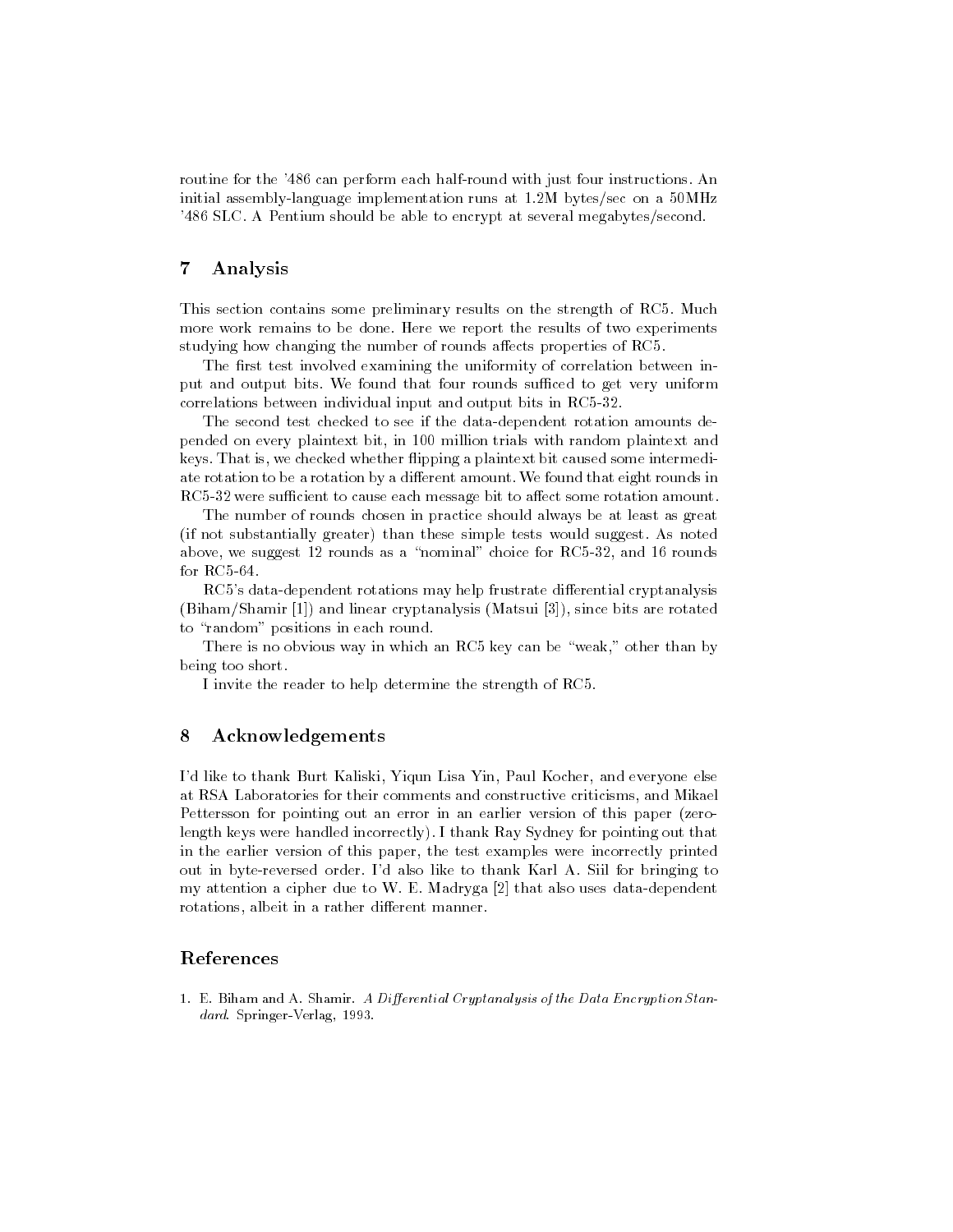- 2. W. E. Madryga. A high performance encryption algorithm. In Computer Security: A Global Challenge, pages 557-570. North Holland: Elsevier Science Publishers,
- 3. Mitsuru Matsui. The first experimental cryptanalysis of the Data Encryption Standard. In Yvo G. Desmedt, editor, Proceedings CRYPTO 94, pages 1-11. Springer, - Lecture Notes in Computer Science No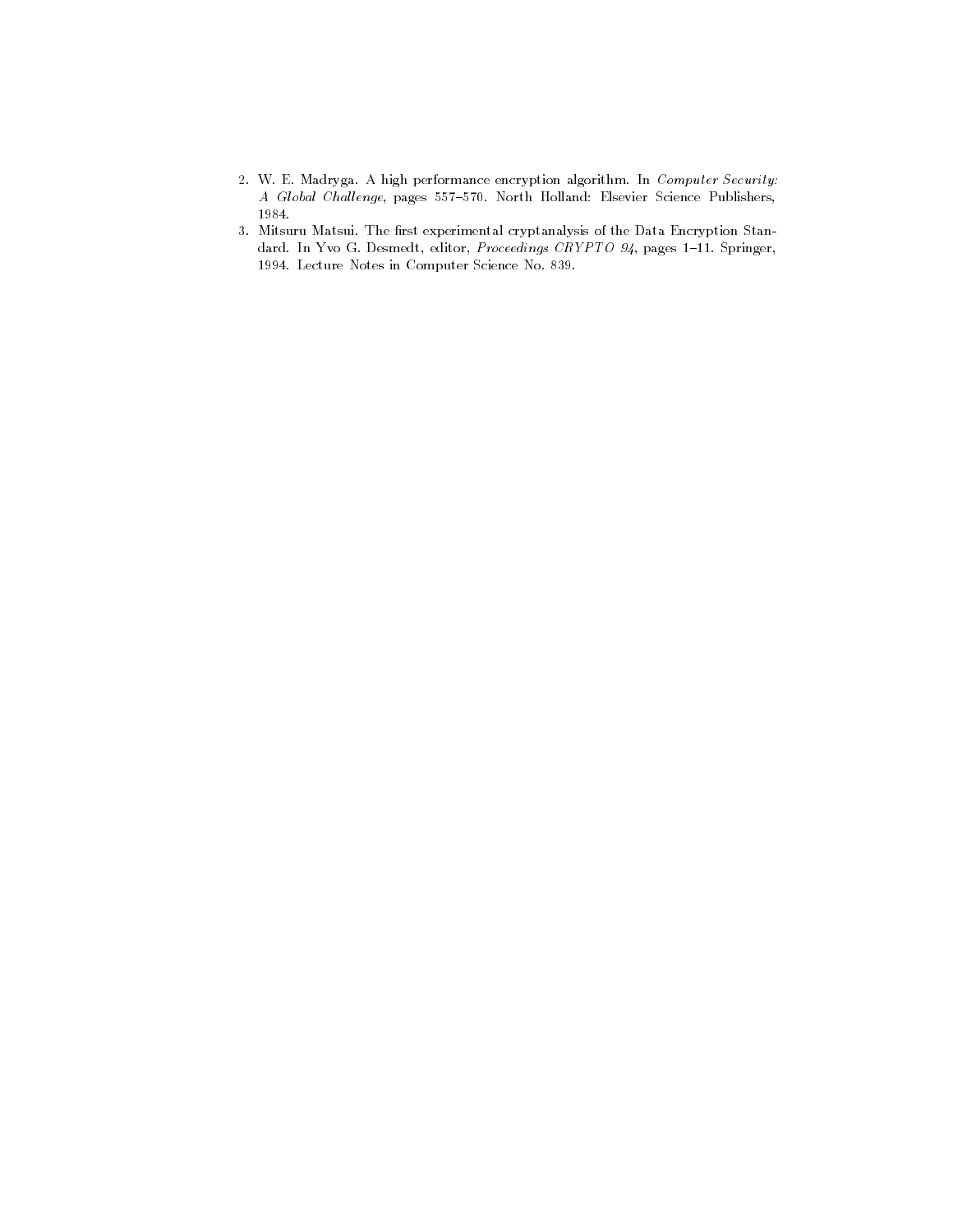#### Appendix 9

```
\ast/ RCREF-
C  Reference implementation of RC	

 in C-
/* Copyright (C) 1995 RSA Data Security, Inc.
                                                                                       \ast/\mathcal{L} and \mathcal{L} and \mathcal{L} and \mathcal{L} and \mathcal{L} and \mathcal{L} and \mathcal{L} and \mathcal{L}typedef <del>unsigned</del> story and word is a shown be a shown that the books of the shown of the books of the story of the
define w 	
                                       /* word size in bits *#define r
                     12
                                        /* number of rounds
                                                                                       \ast/#define b 16 /* number of bytes in key
                     16
                                                                                       \ast/define c   number words in key 
                                        /* c = max(1,ceil(8*b/w)) */
define t 
                                                                                       \ast/size of table S \sim words table S \sim words table S \sim words to table S \sim words to table S \simWORD S[t]; \qquad \qquad /* expanded key table
WORD P = 0xb7e15163, Q = 0x9e3779b9; /* magic constants */
, must be uppearing to must be unsigned, to get logical right shift ( ) and (
#define ROTL(x,y) (((x)<<(y\&(w-1))) ((x)>>(w-(y\&(w-1))))#define ROTR(x,y) (((x)>>(y*(w-1))) | ((x)<<(w-(y*(w-1))))void also <u>contract provided and the Monday computer ptoutput ct and</u>
{WORD i, A=pt[0]+S[0], B=pt[1]+S[1];for (i=1; i<=r; i++) A  ROTLABBS
i
        in the state of the state of the state of the state of the state of the state of the state of the state of the
     ι
     \sim \simct [0] = A; ct[1] = B; 
void also <u>incurred changed provided and the provide</u> provided and a series and a series are a series of the control of the control of the control of the control of the control of the control of the control of the control 
\{ WORD i, B=ct[1], A=ct[0];
  for (i=r; i>0; i--)iaa B Rotse van die Grootse van die 19de eeu n.C. In die 19de eeu n.C. In die 19de eeu n.C. In 19de eeu n.C. E
        ibb and the contract of the contract of the contract of the contract of the contract of the contract of the con
     \sim \simpt [1] = B-S[1]; pt[0] = A-S[0];ł

void RCSETUPunsigned char K  secret input key K-
-
-
b 
{ WORD i, j, k, u=w/8, A, B, L[c];
    /* Initialize L, then S, then mix key into S */for (i=b-1,L[c-1]=0; i!=-1; i--) L[i/u] = (L[i/u]<0+k[i];for (S[0]=P, i=1; i \le t; i++) S[i] = S[i-1]+Q;for (A=B=i=j=k=0; k<3*t; k++, i=(i+1) * t, j=(j+1) * c) /* 3*t > 3*c */
      { A = S[i ] = ROTL(S[i] + (A+B), 3 ) };B = L[j] = ROTL(L[j]+(A+B), (A+B));ι
      \sim \sim \sim\mathcal{F}
```